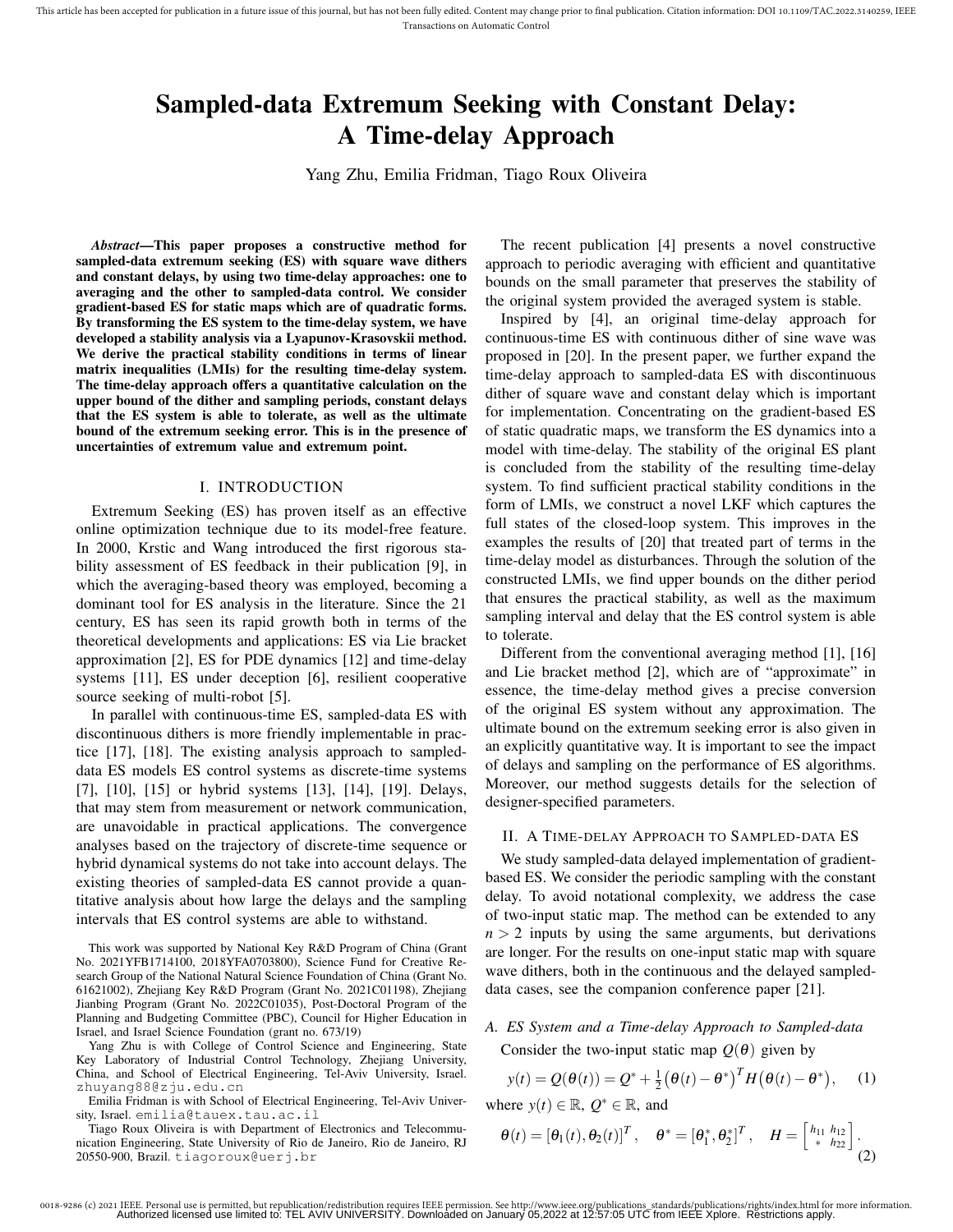

Fig. 1. The dither signal of the square wave



Fig. 2. The two-input sampled-data ES with discontinuous dither vectors *S*(*t*) and *M*(*t*) and constant delay  $\eta$ , where  $u(t) = u(t_k) = \xi(s_k) = M(s_k)y(s_k)$ for  $t \in [t_k, t_{k+1})$ .

It is seen that the output of the quadratic map has a maximum (if  $H < 0$ ) or minimum (if  $H > 0$ ) value  $y(t) = Q^*$  if the vector input  $\theta(t) = \theta^*$ . We define the real-time estimate  $\hat{\theta}(t)$  of  $\theta^*$ with the estimation error

$$
\tilde{\theta}(t) = \hat{\theta}(t) - \theta^*.
$$
 (3)

The target of ES is to guarantee that  $\hat{\theta}(t)$  converges towards  $\theta^*$  so that the output  $y(t)$  will converge to its optimal point  $Q^*$ . Usually,  $Q^*$ , *H*,  $\theta^*$  are unknown, whereas the sign of the Hessian *H* is available. In the present paper, we assume the extremum point  $\theta^*$  to be sought is uncertain from a known ball where each of its elements satisfies  $\theta_i^* \in \left[\underline{\theta}_i^*, \overline{\theta}_i^*\right]$  $\begin{bmatrix} i \\ i \end{bmatrix}$ ,  $i = 1, 2$ with  $\sum_{i=1}^{2} \left( \overline{\theta}_{i}^{*} - \underline{\theta}_{i}^{*} \right)^{2} = \sigma_{0}^{2}$ . The extremum value  $Q^{*}$  and the Hessian  $H$  are supposed to be known to derive efficient LMI conditions (as explained below,  $Q^*$  can be also uncertain).

As shown in Fig. 1, we introduce the square wave signal  $sq(t)$  which is of the form

$$
sq(t) = \begin{cases} 1, & t \in [n, n + \frac{1}{2}), \\ -1, & t \in [n + \frac{1}{2}, n + 1), \end{cases} \quad n \in \mathbb{Z}_{0}^{+}.
$$
 (4)

As revealed in Fig. 2, the gradient-based sampled-data ES is given by

$$
\begin{aligned} \theta(t) &= \hat{\theta}(t) + S(t), \\ \hat{\theta}(t) &= KM(s_k) y(s_k) = KM(s_k) \left[ Q^* + \frac{1}{2} \left( \hat{\theta}(s_k) + S(s_k) - \theta^* \right)^T \right. \\ &\times H\left( \hat{\theta}(s_k) + S(s_k) - \theta^* \right) \right], \quad t \in [t_k, t_{k+1}), \end{aligned} \tag{5}
$$

where  $\hat{\theta}_i(s) \in \left[\underline{\theta}_i^*, \overline{\theta}_i^*\right]$  $\begin{cases} a_i^* \end{cases}$ ,  $s \le 0, i = 1, 2$ ,

$$
K = \begin{bmatrix} k_1 & 0 \\ 0 & k_2 \end{bmatrix}, \quad S(t) = \begin{bmatrix} a_1 \operatorname{sq}\left(\frac{t l_1}{\varepsilon}\right), a_2 \operatorname{sq}\left(\frac{t l_2}{\varepsilon}\right) \end{bmatrix}^T, M(t) = \begin{bmatrix} \frac{1}{a_1} \operatorname{sq}\left(\frac{t l_1}{\varepsilon}\right), \frac{1}{a_2} \operatorname{sq}\left(\frac{t l_2}{\varepsilon}\right) \end{bmatrix}^T, \quad l_1 = 1, \quad l_2 = 2,
$$
 (6)

in which  $k_1 > 0$  and  $k_2 > 0$  if  $H < 0$ , or  $k_1 < 0$  and  $k_2 < 0$  if  $H > 0$ ,  $\{s_k\}$  and  $\{t_k\}$  denote the sampling and control update instants, respectively, which satisfy

$$
0 = s_0 < s_1 < \dots < s_k < \dots, \quad \lim_{k \to \infty} s_k = \infty, \quad k \in \mathbb{Z}_0^+,
$$
\n
$$
s_{k+1} - s_k = \frac{1}{2} \frac{\varepsilon}{l_2} = \frac{1}{4} \frac{\varepsilon}{l_1} = \frac{\varepsilon}{4}, \quad t_k = s_k + \eta \tag{7}
$$

with  $\eta$  being a constant delay. Note that in the case of continuous-time ES with sine wave in [20],  $M(t) =$  $\left[\frac{2}{a_1}\sin\left(\frac{2\pi l_1}{\epsilon}t\right), \frac{2}{a_2}\sin\left(\frac{2\pi l_2}{\epsilon}t\right)\right]^T$  and the convergence gain of the time-delay system (44) in [20] is  $KH$ . In (6), if  $M(t) =$  $\left[\frac{2}{a_1} \text{sq}\left(\frac{t l_1}{\varepsilon}\right), \frac{2}{a_2} \text{sq}\left(\frac{t l_2}{\varepsilon}\right)\right]^T$ , the convergence gain of (22) will be  $2KH$ . For notational simplicity,  $M(t)$  is chosen as (6) to achieve the same convergence gain as that in [20].

Thus, the estimation error is governed by

$$
\tilde{\theta}(t) = KM(s_k) \left[ Q^* + \frac{1}{2} \left( \tilde{\theta}(s_k) + S(s_k) \right)^T H \left( \tilde{\theta}(s_k) + S(s_k) \right) \right]
$$
\n
$$
= KM(s_k) \left[ Q^* + \frac{1}{2} \tilde{\theta}^T(s_k) H \tilde{\theta}(s_k) + S^T(s_k) H \tilde{\theta}(s_k)
$$
\n
$$
+ \frac{1}{2} S^T(s_k) H S(s_k) \right], \quad t \in [t_k, t_{k+1}).
$$
\n(8)

Following the time-delay approach to sampled-data control (see [3, Chapter 7]), denote

$$
h(t) = t - s_k, \quad t \in [t_k, t_{k+1}), \quad \eta \le h(t) < \eta + \frac{\varepsilon}{4} = h_M. \tag{9}
$$

Taking into account

$$
\begin{array}{l}\n\operatorname{sq}\left(\frac{s_k l_i}{\varepsilon}\right) = \operatorname{sq}\left(\frac{(t-\eta)l_i}{\varepsilon}\right), \quad t \in [t_k, t_{k+1}), \\
\implies M(s_k) = M(t-\eta), \quad S(s_k) = S(t-\eta),\n\end{array} \tag{10}
$$

the dynamics (8) becomes

$$
\dot{\tilde{\theta}}(t) = KM(t - \eta) \left[ S^T(t - \eta) H \tilde{\theta}(t - h(t)) + \frac{1}{2} \tilde{\theta}^T(t - h(t)) H \tilde{\theta}(t - h(t)) \right] + \omega(t),
$$
\n(11)

where

$$
\omega(t) = KM(t - \eta) \left[ Q^* + \frac{1}{2} S^T(t - \eta) HS(t - \eta) \right]
$$
 (12)

which satisfies

$$
|\omega(t)| \le |KM(t-\eta)| \left[ |Q^*| + \frac{\lambda(H)}{2} S^2(t-\eta) \right] = \sqrt{\left( \frac{k_1^2}{a_1^2} + \frac{k_2^2}{a_2^2} \right)} \left( |Q^*| + \frac{\lambda(H)}{2} \left( a_1^2 + a_2^2 \right) \right) = \bar{\omega},
$$
(13)

with  $\lambda(H) = \max\{|\lambda_{\max}(H)|, |\lambda_{\min}(H)|\}.$ 

#### *B. A Time-delay Approach to Averaging*

Based on [3, Chapter 7], the dynamics of ES under sampling (8) has been modeled as a typical time-delay plant (11) in which the time-varying delay  $h(t)$  of (9) consists of the transmission delay  $\eta$  and sampling-induced delay bounded by  $\frac{\varepsilon}{4}$ . When there is no sampling and no delay, as well as the dither is of the form of sine wave, the conventional method for the stability analysis of (11) usually resorts to the averaged system via the averaging theorem [8]. To be specific, setting  $h(t) = \eta \equiv 0$  and treating  $\tilde{\theta}(t)$  as a "freeze" constant in the averaging analysis, we derive the averaged system of (11) as follows (see details in [20]):

$$
\dot{\tilde{\theta}}_{av}(t) = KH \tilde{\theta}_{av}(t), \qquad (14)
$$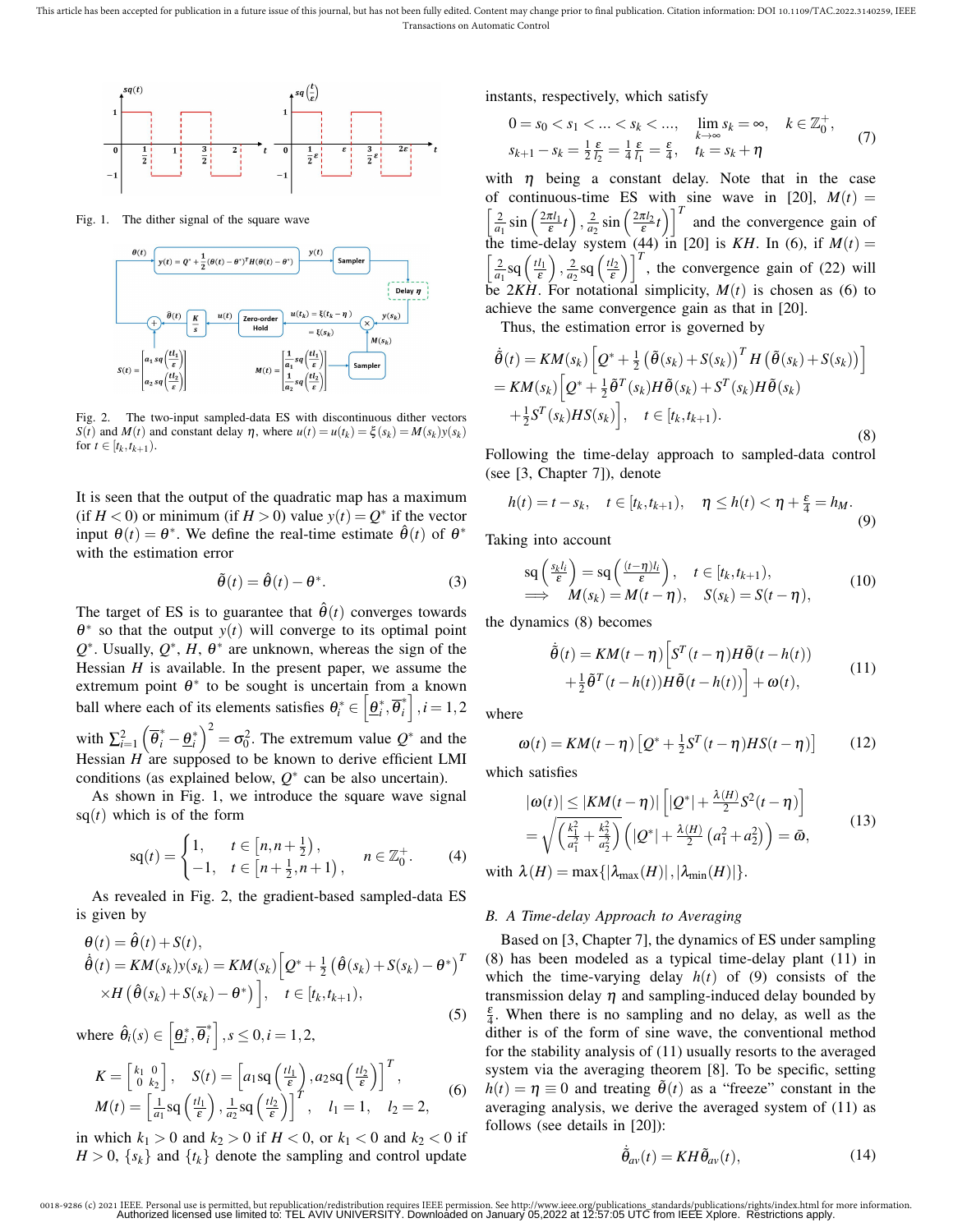which is exponentially stable since *KH* is Hurwitz. Without losing of generality, assuming  $H > 0$ , the controller gain is chosen as *K* < 0. Thus, det(λ*I* − *KH*) =    λ−*k*1*h*<sup>11</sup> −*k*1*h*<sup>12</sup> −*k*2*h*<sup>12</sup> λ−*k*2*h*<sup>22</sup>  $\Big| =$  $\lambda^2 - (k_1 h_{11} + k_2 h_{22}) \lambda + k_1 k_2 (h_{11} h_{22} - h_{12}^2) = 0$ . The eigenvalues satisfy  $\begin{cases} \lambda_1 + \lambda_2 = (k_1 h_{11} + k_2 h_{22}) < 0 \\ \lambda_2 = (k_1 h_{11} + k_2 h_{22}) \end{cases}$  $\lambda_1 \lambda_2 = k_1 k_2 \left( h_{11} h_{22} - h_{12}^2 \right) > 0 \Rightarrow \lambda_1 < 0, \lambda_2 <$ 0, which proves *KH* is Hurwitz.

As clarified in [8, Chapter 10.4], the essential problem in the averaging method is to determine in what sense the behavior of the averaged system (14) approximates the behavior of the original system (11), which may not be intuitively clear. Averaging results from [8] are restricted to systems described by differential equations with continuous right-hand sides, that are not applicable to discontinuous square wave dithers. There are averaging results that are suitable for differential equations with a discontinuous right-hand side (as in [13], [16]), but they did not consider delays. What is more important, when the sampling and the delays are taken into account, the timedelay plant (11) is potentially unstable if the delay is large. Considering (9), the existing methods for ES have not given upper bounds on  $\varepsilon$  and  $\eta$  to ensure the stability of (11). Now the designer has a chance to know how large the sampling interval  $\varepsilon$  and the delay  $\eta$  that the ES control system is able to withstand through our time-delay approach.



Fig. 3. The distinct square waves of two dithers.

Note that, the equation (11) is a system with time-varying parameters and delays whose stability is hard to judge at this stage. To overcome this difficulty, each element of (11) is expanded as

$$
\tilde{\theta}_{i}(t) = k_{i} \left( h_{ii} \tilde{\theta}_{i}(t - h(t)) + h_{ij} \tilde{\theta}_{j}(t - h(t)) \right) \n+ \frac{k_{i} a_{j}}{a_{i}} \text{sq} \left( \frac{(t - \eta) l_{i}}{\varepsilon} \right) \text{sq} \left( \frac{(t - \eta) l_{j}}{\varepsilon} \right) \n\times \left( h_{ij} \tilde{\theta}_{i}(t - h(t)) + h_{jj} \tilde{\theta}_{j}(t - h(t)) \right) + \frac{k_{i}}{a_{i}} \text{sq} \left( \frac{(t - \eta) l_{i}}{\varepsilon} \right) Q^{*} \n+ \frac{k_{i}}{2a_{i}} \text{sq} \left( \frac{(t - \eta) l_{i}}{\varepsilon} \right) \tilde{\theta}^{T} (t - h(t)) H \tilde{\theta}(t - h(t)) \n+ \frac{k_{i}}{2a_{i}} \text{sq} \left( \frac{(t - \eta) l_{i}}{\varepsilon} \right) S^{T} (t - \eta) H S(t - \eta), \quad i, j = 1, 2, i \neq j.
$$
\n(15)

As illustrated in Fig. 3, the sampling is periodic with the sampling interval in (7) equal to one half of the period of the dither sq  $\left(\frac{t_2}{\varepsilon}\right)$  and one fourth of the period of the dither

$$
sq\left(\frac{tl_1}{\varepsilon}\right)
$$
. Thus we obtain

$$
\int_{t-\epsilon}^{t} \operatorname{sq}\left(\frac{(\tau-\eta)l_{i}}{\epsilon}\right) d\tau = 0,
$$
\n
$$
\int_{t-\epsilon}^{t} \operatorname{sq}\left(\frac{(\tau-\eta)l_{i}}{\epsilon}\right) \operatorname{sq}\left(\frac{(\tau-\eta)l_{j}}{\epsilon}\right) d\tau = 0,
$$
\n
$$
\int_{t-\epsilon}^{t} \operatorname{sq}\left(\frac{(\tau-\eta)l_{i}}{\epsilon}\right) S^{T}(\tau-\eta) HS(\tau-\eta) d\tau
$$
\n
$$
= \int_{t-\epsilon}^{t} \left[h_{ii} a_{i}^{2} \operatorname{sq}^{3}\left(\frac{(\tau-\eta)l_{i}}{\epsilon}\right) + 2h_{ij} a_{1} a_{2} \operatorname{sq}^{2}\left(\frac{(\tau-\eta)l_{i}}{\epsilon}\right) + 2h_{ij} a_{1} a_{2} \operatorname{sq}^{2}\left(\frac{(\tau-\eta)l_{i}}{\epsilon}\right) \operatorname{sq}^{2}\left(\frac{(\tau-\eta)l_{j}}{\epsilon}\right) d\tau = 0.
$$
\n(A16)

Following [4], we apply the time-delay method to averaging of (15). Integrating (15) backward in  $t \geq \varepsilon + \eta$  from  $t - \varepsilon$  to *t* (by "backward", we refer to the integral interval  $[t - \varepsilon, t]$ rather than  $[t, t + \varepsilon]$  which was used in [8]), and taking into account (16), we get

$$
\frac{1}{\varepsilon} \int_{t-\varepsilon}^{t} \hat{\theta}_{i}(\tau) d\tau = \frac{k_{i}}{\varepsilon} \int_{t-\varepsilon}^{t} (h_{ii} \tilde{\theta}_{i}(\tau - h(\tau)) + h_{ij} \tilde{\theta}_{j}(\tau - h(\tau))) d\tau \n+ \frac{k_{i} a_{j}}{a_{i} \varepsilon} \int_{t-\varepsilon}^{t} \text{sq}\left(\frac{(\tau - \eta)l_{i}}{\varepsilon}\right) \text{sq}\left(\frac{(\tau - \eta)l_{j}}{\varepsilon}\right) \n\times (h_{ij} \tilde{\theta}_{i}(\tau - h(\tau)) + h_{jj} \tilde{\theta}_{j}(\tau - h(\tau))) d\tau \n+ \frac{k_{i}}{2a_{i} \varepsilon} \int_{t-\varepsilon}^{t} \text{sq}\left(\frac{(\tau - \eta)l_{i}}{\varepsilon}\right) \tilde{\theta}^{T}(\tau - h(\tau)) H \tilde{\theta}(\tau - h(\tau)) d\tau.
$$
\n(17)

To handle the 1st term on the right-hand side of (17), we have

$$
\frac{k_i}{\varepsilon} \int_{t-\varepsilon}^{t} (h_{ii} \tilde{\theta}_i(\tau - h(\tau)) + h_{ij} \tilde{\theta}_j(\tau - h(\tau))) d\tau \n= \frac{k_i}{\varepsilon} \int_{t-\varepsilon}^{t} \left[ (h_{ii} \tilde{\theta}_i(\tau - h(\tau)) + h_{ij} \tilde{\theta}_j(\tau - h(\tau))) \n+ (h_{ii} \tilde{\theta}_i(t) + h_{ij} \tilde{\theta}_j(t)) \right] d\tau \n= k_i (h_{ii} \tilde{\theta}_i(\tau) + h_{ij} \tilde{\theta}_j(t)) - \frac{k_i}{\varepsilon} \int_{t-\varepsilon}^{t} \left[ (h_{ii} \tilde{\theta}_i(t) + h_{ij} \tilde{\theta}_j(t)) \n- (h_{ii} \tilde{\theta}_i(\tau - h(\tau)) + h_{ij} \tilde{\theta}_j(\tau - h(\tau))) \right] d\tau \n= k_i (h_{ii} \tilde{\theta}_i(t) + h_{ij} \tilde{\theta}_j(t)) \n- \frac{k_i}{\varepsilon} \int_{t-\varepsilon}^{t} \int_{\tau - h(\tau)}^{t} \left( h_{ii} \tilde{\theta}_i(s) + h_{ij} \tilde{\theta}_j(s) \right) ds d\tau.
$$
\n(18)

To address the 2nd term on the right-hand side of (17), we get

$$
\frac{k_i a_j}{a_i \varepsilon} \int_{t-\varepsilon}^t \operatorname{sq}\left(\frac{(\tau-\eta)l_i}{\varepsilon}\right) \operatorname{sq}\left(\frac{(\tau-\eta)l_j}{\varepsilon}\right) \n\times \left(h_{ij} \tilde{\theta}_i(\tau-h(\tau)) + h_{jj} \tilde{\theta}_j(\tau-h(\tau))\right) d\tau \n= -\frac{k_i a_j}{a_i \varepsilon} \int_{t-\varepsilon}^t \operatorname{sq}\left(\frac{(\tau-\eta)l_i}{\varepsilon}\right) \operatorname{sq}\left(\frac{(\tau-\eta)l_j}{\varepsilon}\right) \left[\left(h_{ij} \tilde{\theta}_i(t) + h_{jj} \tilde{\theta}_j(t)\right) \right. \n- \left(h_{ij} \tilde{\theta}_i(\tau-h(\tau)) + h_{jj} \tilde{\theta}_j(\tau-h(\tau))\right) d\tau \n= -\frac{k_i a_j}{a_i \varepsilon} \int_{t-\varepsilon}^t \operatorname{sq}\left(\frac{(\tau-\eta)l_i}{\varepsilon}\right) \operatorname{sq}\left(\frac{(\tau-\eta)l_j}{\varepsilon}\right) \n\times \int_{\tau-h(\tau)}^t \left(h_{ij} \tilde{\theta}_i(s) + h_{jj} \tilde{\theta}_j(s)\right) ds d\tau,
$$
\n(19)

where we utilize (16). To handle the 3rd term on the right-hand side of (17), we have

$$
\frac{k_i}{2a_i\epsilon} \int_{t-\epsilon}^t \operatorname{sq}\left(\frac{(\tau-\eta)l_i}{\epsilon}\right) \tilde{\theta}^T(\tau-h(\tau))H\tilde{\theta}(\tau-h(\tau))d\tau \n= -\frac{k_i}{2a_i\epsilon} \int_{t-\epsilon}^t \operatorname{sq}\left(\frac{(\tau-\eta)l_i}{\epsilon}\right) \left[\tilde{\theta}^T(t)H\tilde{\theta}(t) \right] \n- \tilde{\theta}^T(\tau-h(\tau))H\tilde{\theta}(\tau-h(\tau)) dt \n= -\frac{k_i}{a_i\epsilon} \int_{t-\epsilon}^t \operatorname{sq}\left(\frac{(\tau-\eta)l_i}{\epsilon}\right) \int_{\tau-h(\tau)}^t \tilde{\theta}^T(s)H\tilde{\theta}(s)dsd\tau.
$$
\n(20)

Substituting  $(18)$ ,  $(19)$  and  $(20)$  into  $(17)$ , we obtain

$$
\frac{1}{\varepsilon} \int_{t-\varepsilon}^{t} \tilde{\theta}_{i}(\tau) d\tau = k_{i} \left( h_{ii} \tilde{\theta}_{i}(t) + h_{ij} \tilde{\theta}_{j}(t) \right) \n- \frac{k_{i}}{\varepsilon} \int_{t-\varepsilon}^{t} \int_{\tau-h(\tau)}^{t} \left( h_{ii} \tilde{\theta}_{i}(s) + h_{ij} \tilde{\theta}_{j}(s) \right) ds d\tau \n- \frac{k_{i}a_{j}}{a_{i}\varepsilon} \int_{t-\varepsilon}^{t} \operatorname{sq} \left( \frac{(\tau-\eta)l_{i}}{\varepsilon} \right) \operatorname{sq} \left( \frac{(\tau-\eta)l_{j}}{\varepsilon} \right) \n\times \int_{\tau-h(\tau)}^{t} \left( h_{ij} \tilde{\theta}_{i}(s) + h_{jj} \tilde{\theta}_{j}(s) \right) ds d\tau \n- \frac{k_{i}}{a_{i}\varepsilon} \int_{t-\varepsilon}^{t} \operatorname{sq} \left( \frac{(\tau-\eta)l_{i}}{\varepsilon} \right) \int_{\tau-h(\tau)}^{t} \tilde{\theta}^{T}(s) H \tilde{\theta}(s) ds d\tau.
$$
\n(21)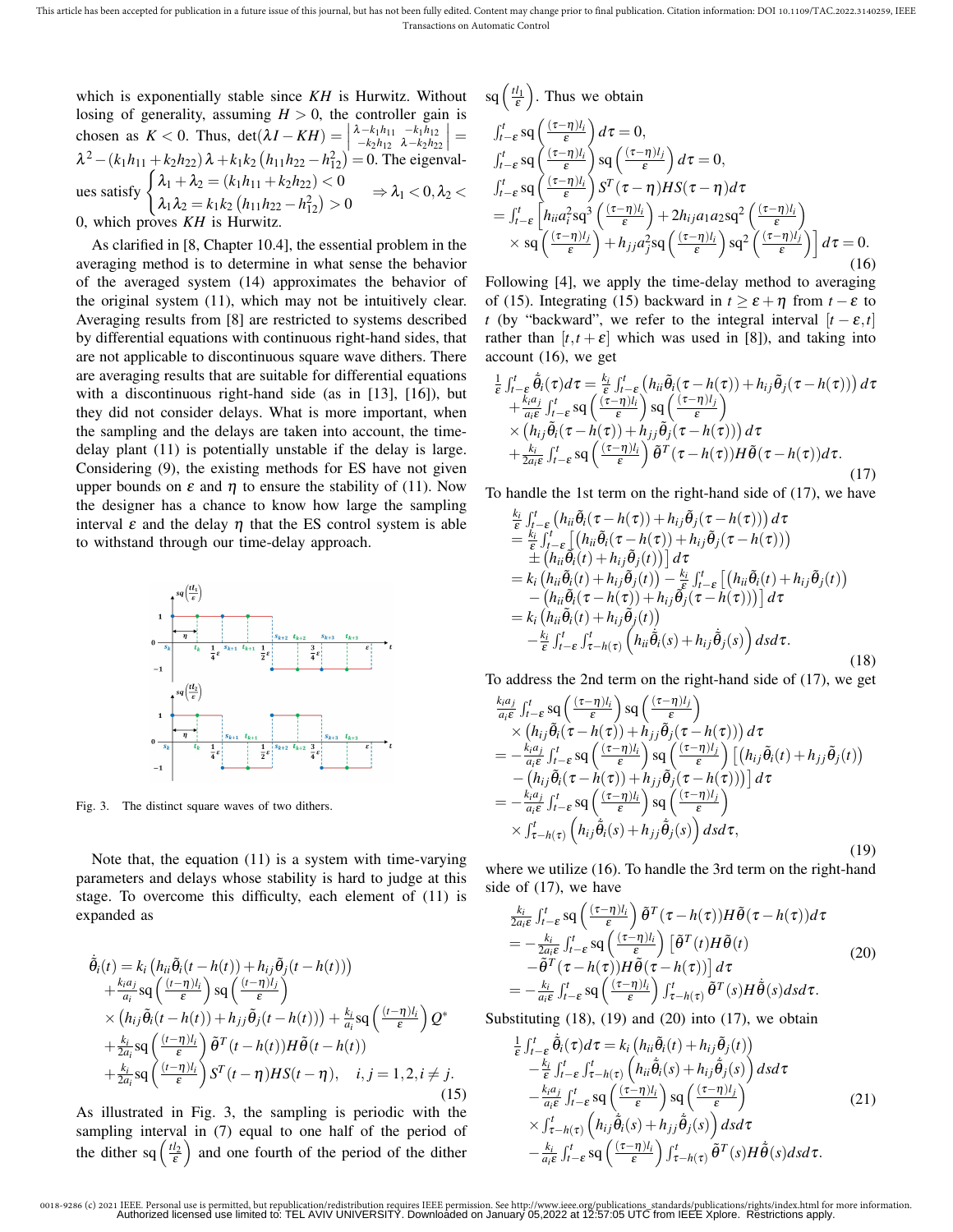Rearranging (21) into a vector form, we arrive at the closedloop system

$$
\frac{d}{dt}\left[\tilde{\theta}(t) - G(t)\right] = KH\tilde{\theta}(t) - KHY_1(t) - \bar{K}HY_0(t) - \bar{K}Y_2(t),
$$
\n
$$
t \ge \varepsilon + \eta,
$$
\n(22)

where

$$
G(t) = \frac{1}{\varepsilon} \int_{t-\varepsilon}^{t} (\tau - t + \varepsilon) \tilde{\theta}(\tau) d\tau,
$$
  
\n
$$
Y_1(t) = \frac{1}{\varepsilon} \int_{t-\varepsilon}^{t} \int_{\tau - h(\tau)}^t \tilde{\theta}(s) ds d\tau
$$
  
\n
$$
= \int_0^1 \int_{t-\varepsilon}^t \zeta_{-h(t-\varepsilon\zeta)} \tilde{\theta}(s) ds d\zeta,
$$
  
\n
$$
Y_0(t) = \frac{1}{\varepsilon} \int_{t-\varepsilon}^t \int_{\tau - h(\tau)}^t N_1(\tau) \tilde{\theta}(s) ds d\tau
$$
  
\n
$$
= \int_0^1 \int_{t-\varepsilon}^t \zeta_{-h(t-\varepsilon\zeta)} N_1(t-\varepsilon\zeta) \tilde{\theta}(s) ds d\zeta,
$$
  
\n
$$
Y_2(t) = \frac{1}{\varepsilon} \int_{t-\varepsilon}^t \int_{\tau - h(\tau)}^t N_2(\tau) \tilde{\theta}^T(s) H \tilde{\theta}(s) ds d\tau
$$
  
\n
$$
= \int_0^1 \int_{t-\varepsilon}^t \zeta_{-h(t-\varepsilon\zeta)} N_2(t-\varepsilon\zeta) \tilde{\theta}^T(s) H \tilde{\theta}(s) ds d\zeta,
$$

with the change of variable  $\varepsilon \zeta = t - \tau$  and

$$
\bar{K} = \begin{bmatrix} 0 & \frac{k_1 a_2}{a_1} \\ \frac{k_2 a_1}{a_2} & 0 \end{bmatrix}, \quad \bar{\bar{K}} = \begin{bmatrix} \frac{k_1}{a_1} & 0 \\ 0 & \frac{k_2}{a_2} \end{bmatrix}, \quad N_2(\tau) = \begin{bmatrix} sq(\frac{(\tau - \eta)l_1}{\epsilon}) \\ sq(\frac{(\tau - \eta)l_2}{\epsilon}) \end{bmatrix}
$$

$$
N_1(\tau) = sq(\frac{(\tau - \eta)l_1}{\epsilon}) sq(\frac{(\tau - \eta)l_2}{\epsilon}).
$$
(24)

## *C. Closed-loop Solutions without Approximations*

Note that  $\dot{\tilde{\theta}}(t)$  in (22)-(23) is given by (11). If we substitute the right-hand side of (11) into (23), we arrive at a differential equation with distributed delays. If  $\tilde{\theta}(t)$  and  $\dot{\tilde{\theta}}(t)$  are of order  $O(1)$ , and the delay  $\eta$  is of order  $O(\varepsilon)$ , then the integral terms  $G(t)$ ,  $Y_1(t)$ ,  $Y_2(t)$  are of order  $O(\varepsilon)$  and are close to zero when  $\varepsilon$ is chosen to be sufficiently small. At this stage, the ES system (11) has been further transformed into the time-delay system (22) with  $\dot{\tilde{\theta}}(t)$  defined by (11) when  $t \ge \varepsilon + \eta$ .

Looking at the averaged system (14) of the original ES system (11) and the transformed time-delay system (22), it is apparent that the averaged system and the time-delay system have the consistent dominant part  $\frac{d}{dt}\tilde{\theta}(t) = KH\tilde{\theta}(t)$  which is stable (*KH* is Hurwitz) and delay-free. The differences are the additional terms with distributed delays  $G(t)$ ,  $Y_1(t)$ ,  $Y_2(t)$  that vanish for  $\varepsilon \to 0$ ,  $\eta \to 0$ . That is to say, to describe the behavior of the original ES system (11), the time-delay plant (22) is an accurate model as an alternative to the stable averaged system (14), with explicit perturbation terms  $G(t)$ ,  $Y_1(t)$ ,  $Y_2(t)$  in (23). When the sampling interval  $\varepsilon$  and the delay  $\eta$  are large, the perturbed impact of  $G(t)$ ,  $Y_1(t)$ ,  $Y_2(t)$  on the stability of (22) is strong. Thus, to find the upper bounds on  $\varepsilon$  and  $\eta$  to preserve the practical stability of (22) is important. For the definition of practical stability see e.g. [16, Section 2.2].

An accurate representation with quantitative bounds on  $\varepsilon$ ,  $\eta$ and the resulting ultimate bound of the closed-loop ES solution is the major advantage of the developed time-delay method. The traditional classical averaging, weak limit averaging and Lie bracket methods are "approximate" methods in nature:

• the classical averaging method presents the solution of the original ES system as an approximation by the solution of the averaged system [1], [9].

• the Lie bracket method employs the averaged system written in terms of Lie brackets to approximate the behavior of the original ES control system [2], [16].

Different from the two above methods, the proposed timedelay approach is a direct method without any approximation. The solution  $\tilde{\theta}(t)$  of the ES system (11) is also a solution of the time-delay system (22). Thus, the stability of the timedelay system guarantees the stability of the original ES control system.

#### *D. LMI-based Ultimate Boundedness of the Error System*

To formulate the main theorem, we define the following LMIs that depend on the tuning parameters  $k_1, k_2, a_1, a_2$  and  $q, \delta, \varepsilon^*, \eta^* > 0$  (with  $h_M^* = \eta^* + \frac{\varepsilon^*}{4}$  $\frac{2^*}{4}\right)$ as well as  $\sigma > \sigma_0$ , and the following decision scalars  $q_2, b, \lambda_1, \lambda_2, \lambda_3, \lambda_4, \lambda_P, \lambda_R, \lambda_{Q_0}, \lambda_{Q_1}, \lambda_{S_0}, \lambda_{R_0}, \lambda_W > 0$ , and  $2 \times 2$ matrices  $P > I$  and  $R, Q_0, Q_1, S_0, R_0, W > 0$ . Consider the LMIs:

$$
\Phi_{1} = \begin{bmatrix} P-I & -P \\ * & P+e^{-2\delta\epsilon^{*}}R \end{bmatrix} > 0, \quad \Phi_{2} = \begin{bmatrix} \Omega & \Psi_{\epsilon} & \Psi_{\eta} \\ * & -\frac{1}{\epsilon^{*}}\Xi_{\epsilon} & 0 \\ * & * & -\frac{1}{\eta^{*}}\Xi_{\eta} \end{bmatrix} < 0,
$$
  
\n
$$
\Phi_{3} = (\sigma_{0} + (\epsilon^{*} + \eta^{*})\bar{\omega})^{2} e^{2\mu(\epsilon^{*} + \eta^{*})} < \sigma^{2},
$$
  
\n
$$
\Phi_{4} = \left(1 + \frac{1}{q}\right) \lambda_{P} (\sigma_{0} + (\epsilon^{*} + \eta^{*})\bar{\omega})^{2} e^{2\mu(\epsilon^{*} + \eta^{*})} + \eta^{*} \lambda_{S_{0}} \sigma^{2}
$$
  
\n
$$
+ \begin{bmatrix} \frac{\epsilon^{*2}(1+q)}{4} \lambda_{P} + \frac{\epsilon^{*2}}{3} \lambda_{R} + \frac{(\epsilon^{*2} + 3\epsilon^{*} h_{M}^{*} + 3h_{M}^{*}^{2})}{3} \\ \times (\lambda_{Q_{1}} + \lambda_{Q_{0}} + q_{2} \lambda_{\max}(H^{2})\sigma^{2}) + \frac{1}{2} \eta^{*3} \lambda_{R_{0}}
$$
  
\n
$$
+ \frac{h_{M}^{*} \epsilon^{*2}}{16} e^{\frac{S_{\epsilon^{*}}}{2}} \lambda_{W} \Delta^{2} + \frac{\epsilon^{*} + \eta^{*}}{2\delta} b \bar{\omega}^{2} < \sigma^{2},
$$
  
\n
$$
P - \lambda_{P} I < 0, \quad R - \lambda_{R} I < 0, \quad Q_{0} - \lambda_{Q_{0}} I < 0,
$$
  
\n
$$
Q_{1} - \lambda_{Q_{1}} I < 0, \quad S_{0} - \lambda_{S_{0}} I < 0, \quad R_{0} - \lambda_{R_{0}} I < 0,
$$
  
\n
$$
W - \lambda_{W} I < 0,
$$
  
\n(25)

where  $\Omega$  is composed of

$$
\Omega_{11} = (PKH + H^T K^T P + 2\delta PI) + S_0 - e^{-2\delta \eta^*} R_0, \n\Omega_{12} = -(H^T K^T + 2\delta I)P, \quad \Omega_{13} = -PKH, \n\Omega_{14} = -P\bar{K}H, \quad \Omega_{15} = -P\bar{K}, \quad \Omega_{16} = e^{-2\delta \eta^*} R_0, \n\Omega_{22} = -\frac{4}{\epsilon^*} e^{-2\delta \epsilon^*} R + 2\delta P, \quad \Omega_{23} = PKH, \quad \Omega_{24} = P\bar{K}H, \n\Omega_{25} = P\bar{K}, \quad \Omega_{33} = -\frac{4}{\epsilon^* + 2h_M^*} e^{-2\delta(\epsilon^* + h_M^*)} Q_1, \n\Omega_{44} = -\frac{4}{\epsilon^* + 2h_M^*} e^{-2\delta(\epsilon^* + h_M^*)} Q_0, \n\Omega_{55} = -\frac{2q_2}{\epsilon^* + 2h_M^*} e^{-2\delta(\epsilon^* + h_M^*)} I, \n\Omega_{66} = -e^{-2\delta \eta^*} (S_0 + R_0) + [\lambda_1 + 2\lambda_3 \lambda^2 (H) \sigma^2] I, \n\Omega_{77} = -\frac{\pi^2}{4} e^{-2\delta \eta^*} W + [\lambda_2 + 8\lambda_4 \lambda_{\text{max}} (H^2) \sigma^2] I, \n\Omega_{88} = -\lambda_1 I, \quad \Omega_{99} = -\lambda_2 I, \quad \Omega_{10,10} = -\lambda_3 I, \n\Omega_{11,11} = -\lambda_4 I, \quad \Omega_{12,12} = -(\epsilon^* + \eta^*) bI,
$$
\n(26)

and  $\bar{\omega}$  is given by (13),

$$
\mu = \sqrt{\left(\frac{k_1^2}{a_1^2} + \frac{k_2^2}{a_2^2}\right)} \left(\sqrt{\lambda_{\max}(H^2) (a_1^2 + a_2^2)} + \frac{\lambda(H)}{2} \sigma\right),
$$
  
\n
$$
\Xi_{\varepsilon} = R + \frac{3}{2} \left(Q_1 + Q_0 + q_2 \sigma^2 H^2\right) + \frac{\varepsilon^*}{16} e^{\frac{\delta \varepsilon^*}{2}} W,
$$
  
\n
$$
\Xi_{\eta} = 2 \left(Q_1 + Q_0 + q_2 \sigma^2 H^2\right) + \eta^* R_0,
$$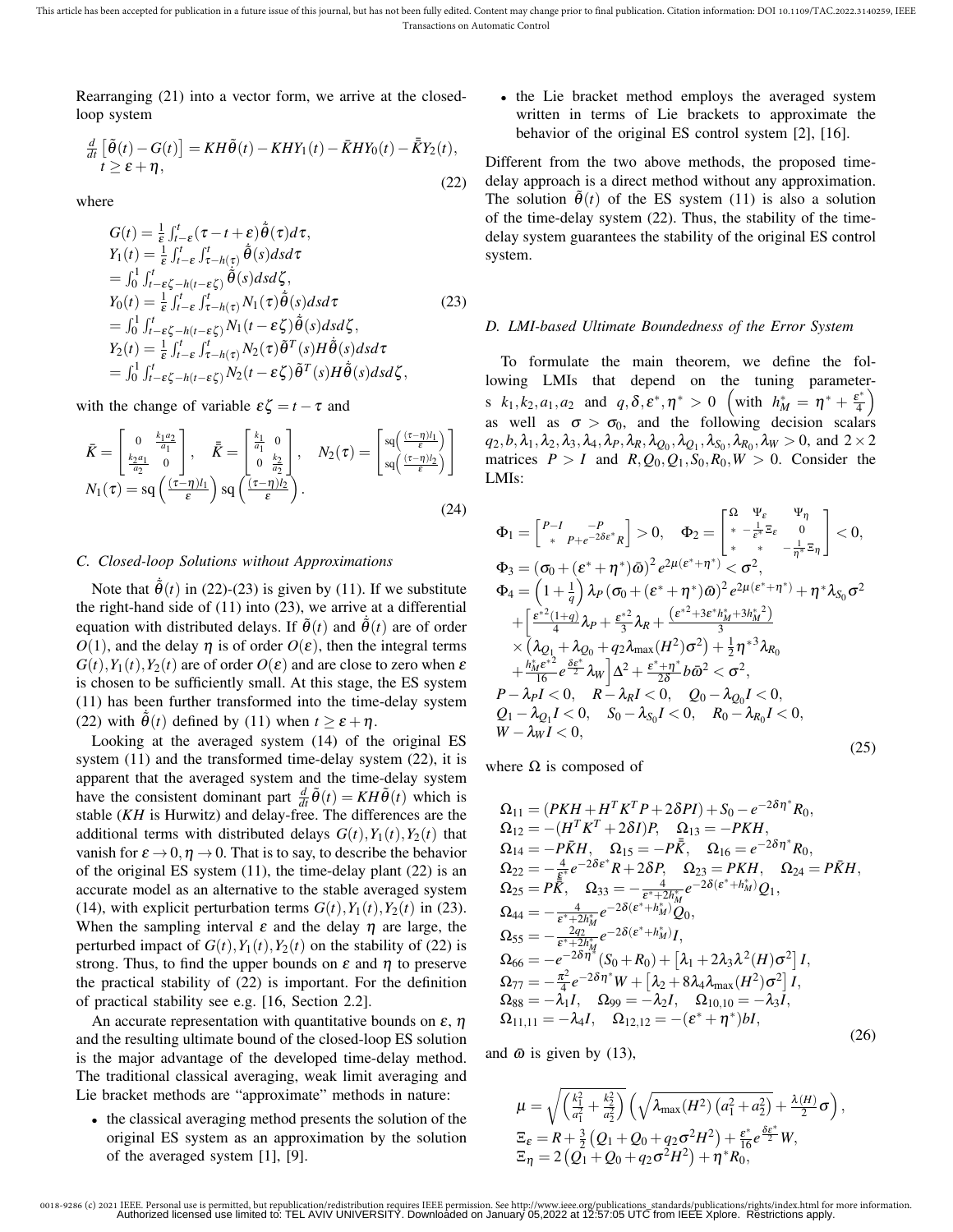This article has been accepted for publication in a future issue of this journal, but has not been fully edited. Content may change prior to final publication. Citation information: DOI 10.1109/TAC.2022.3140259, IEEE Transactions on Automatic Control

$$
\Psi_{\varepsilon} = \left[ 0, 0, 0, 0, 0, KH, KH, \bar{K}H, \bar{K}H, \frac{\bar{K}}{2}, \frac{\bar{K}}{2}, I \right]^{T} \Xi_{\varepsilon},
$$
\n
$$
\Psi_{\eta} = \left[ 0, 0, 0, 0, 0, KH, KH, \bar{K}H, \bar{K}H, \frac{\bar{K}}{2}, \frac{\bar{K}}{2}, I \right]^{T} \Xi_{\eta},
$$
\n
$$
\Delta = \sqrt{\frac{k_{1}^{2}}{a_{1}^{2}} + \frac{k_{2}^{2}}{a_{2}^{2}}} \left[ |Q^{*}| + \frac{\lambda(H)}{2} \left( (\sigma_{0} + (\varepsilon + \eta) \bar{\omega}) e^{\mu(\varepsilon + \eta)} + \sqrt{a_{1}^{2} + a_{2}^{2}} \right)^{2} \right].
$$
\n(27)

*Theorem 1:* Assume that the Hessian *H* and the extremum value  $Q^*$  are known, the extremum point  $\theta^*$  is uncertain but each of its elements belongs to a known ball  $\theta_i^* \in [\theta_i^* \ \vec{\theta}_i^*]$  *i* − 1.2 Consider the closed-loop system consisting  $\underline{\theta}^*_i, \overline{\theta}^*_i$  $i|$ ,  $i = 1, 2$ . Consider the closed-loop system consisting of the multi-input plant (1) and the ES controller (5), with the initial condition satisfying  $|\tilde{\theta}(0)| \leq \sigma_0$ . Given the tuning parameters  $k_1, k_2, a_1, a_2, q, \delta, \varepsilon^*, \eta^*, \sigma, \sigma_0$ , let the scalars  $q_2, b, \lambda_1, \lambda_2, \lambda_3, \lambda_4, \lambda_P, \lambda_R, \lambda_{Q_0}, \lambda_{Q_1}, \lambda_{S_0}, \lambda_{R_0}, \lambda_W$ , and the matrices  $P$ , $R$ ,  $Q_0$ ,  $Q_1$ ,  $S_0$ ,  $R_0$ ,  $W$  satisfy the LMIs (25) with notations given by (26), (27). Then,  $\forall \varepsilon \in (0, \varepsilon^*]$  and  $\forall \eta \in (0, \eta^*]$ , the solution of the closed-loop system (11) satisfies

$$
\begin{split}\n&\left|\tilde{\theta}(t)\right|^2 < \left(\left|\tilde{\theta}(0)\right| + (\varepsilon + \eta)\bar{\omega}\right)^2 e^{2\mu t} < \sigma^2, \quad t \in [0, \varepsilon + \eta], \\
&\left|\tilde{\theta}(t)\right|^2 < \left(1 + \frac{1}{q}\right) \lambda_P e^{-2\delta(t - \varepsilon - \eta)} \left(\left|\tilde{\theta}(0)\right| + (\varepsilon + \eta)\bar{\omega}\right)^2 \\
&\times e^{2\mu(\varepsilon + \eta)} + e^{-2\delta(t - \varepsilon - \eta)} \eta \lambda_{S_0} \sigma^2 \\
&+ e^{-2\delta(t - \varepsilon - \eta)} \left[\frac{\varepsilon^2(1 + q)}{4} \lambda_P + \frac{\varepsilon^2}{3} \lambda_R\right. \\
&\left. + \frac{(\varepsilon^2 + 3\varepsilon h_M + 3h_M^2)}{3} \left(\lambda_{Q_1} + \lambda_{Q_0} + q_2 \lambda_{\max}(H^2)\sigma^2\right) \\
&+ \frac{1}{2} \eta^3 \lambda_{R_0} + \frac{h_M \varepsilon^2}{16} e^{\frac{\delta \varepsilon}{2}} \lambda_W\right] \Delta^2 \\
&+ \left(1 - e^{-2\delta(t - \varepsilon - \eta)}\right) \frac{\varepsilon + \eta}{2\delta} b \bar{\omega}^2 < \sigma^2, \quad t \geq \varepsilon + \eta,\n\end{split} \tag{28}
$$

Moreover, the solution exponentially approaches the ball

$$
\Theta = \left\{ \tilde{\theta} \in \mathbb{R}^2 : \left| \tilde{\theta} \right|^2 < \frac{\varepsilon + \eta}{2\delta} b \bar{\omega}^2 \right\}.
$$
 (29)

with a decay rate  $\delta$ .

Proof: The proof is given in Appendix.

Comparing the LKF (49) with the LKF (A.6) in [20] that included only  $V_P(t)$  and  $V_R(t)$  terms, it is observed that the LKF in (49) also contains  $V_{Q_1}(t)$  and  $V_{Q_2}(t)$  which are employed to compensate the linear perturbation  $Y_1(t)$  and the nonlinear perturbation  $Y_2(t)$ . In [20],  $Y_1(t)$  and  $Y_2(t)$  are treated as disturbances. As a result, the ultimate bound achieved with the improved LKF of this paper is smaller than that in [20] (see the improvement in the example of [21]).

#### *E. Selection of ES Parameters and Uncertainties*

The ultimate bound on the error of extremum seeking depends upon both the sampling interval  $\varepsilon$  and the delay  $\eta$ from (29). It means the smaller  $\varepsilon$  and  $\eta$  suggest the less deviation of the estimate of the extremum point from its real value. Applying Schur complement to  $\Phi_1 > 0$  first, we have  $P-I-P(P+e^{-2\delta \varepsilon^*}R)^{-1}P^T \approx P-I-P(P+R)^{-1}P^T > 0,$ when  $\varepsilon^* \to 0$ . Since *P* and *R* are decision variables that are mutually independent, the above inequality is always feasible. Given *P* and *R* subject to  $\Phi_1 > 0$ , applying Schur complement to  $\Phi_2 < 0$ , we get  $\Omega + \varepsilon^* \Psi_\varepsilon \Xi_\varepsilon^{-1} \Psi_\varepsilon^T + \eta^* \Psi_\eta \Xi_\eta^{-1} \Psi_\eta^T \approx \Omega < 0$ , when  $\varepsilon^* \to 0, \eta^* \to 0$ . Further applying Schur complement to  $\Omega$  < 0, there is no difficulty to prove that  $\Phi_2$  < 0 always

TABLE I TWO-VARIABLE SYSTEM  $(Q^* = 0, H = \text{diag}{2, 2})$ 

|                               | $\varepsilon^*$ | $\boldsymbol{n}$ | $\sigma_0$ | σ |      | UB   |
|-------------------------------|-----------------|------------------|------------|---|------|------|
| Continuous-time ES: sine wave |                 |                  |            |   |      |      |
| [20]                          | 0.14            |                  | 0.1        |   | 0.01 | 1.32 |
| [20]                          | 0.017           |                  |            |   | 0.01 | 1.90 |
| Sampled-data ES: square wave  |                 |                  |            |   |      |      |
| Theorem 1                     | 0.24            | 0.1              | 0.1        |   | 0.01 | 0.65 |
| Theorem 1                     | 0.09            | 0.01             |            |   | 0.0  | 0.18 |

hold for  $\varepsilon^* \to 0, \eta^* \to 0$ . The feasibility of  $\Phi_3 < \sigma^2$  and  $\Phi_4 < \sigma^2$  are self-evident. Above all, provided that  $\varepsilon$  and  $\eta$  are sufficiently small, the LMIs (25) are always feasible. That is to say, given any pair of the initial condition and overall bound satisfying  $|\theta(0)| < \sigma_0 < \sigma$ , as long as the dither and sampling period  $\varepsilon$  and the delay  $\eta$  do not go beyond the interval  $(0, \varepsilon^*)$ and  $(0, \eta^*]$ , the ultimate bound (29) is available and could be reduced by decreasing  $\varepsilon$  if  $\eta$  is of order  $O(\varepsilon)$ . Thus, the practical stability is semi-global.

In classical ES, the Hessian  $H$ , the extremum value  $Q^*$  and the extremum point  $\theta^*$  in (1) are assumed to be unknown. In the face of an unknown "black box" model, it is impossible to choose tuning parameters and even to perform simulations. Here we study a "grey box", where  $H$  is known,  $Q^*$  is known up to small uncertainties (see Corollary 2 of [21]),  $\theta^*$  is uncertain but belongs to a known ball. A quantitative analysis is summarized in Theorem 1. When *H* is also uncertain (norm-bounded type or polytopic type), the derivation of LMI condition follows the logic of scalar case (see Corollary 2 of [21]) but it is more complex and we do not go into details due to page limit. There is a trade-off between the quantitative analysis with the plant information and the qualitative analysis without the model knowledge.

#### III. NUMERICAL EXAMPLE

In this section we consider an autonomous vehicle in an environment without GPS orientation [16]. The goal is to reach the location of the stationary minimum of the map  $Q(x(t), y(t)) = Q^* + \frac{1}{2}[x(t), y(t)]H\left[\frac{x(t)}{y(t)}\right]$  $\begin{bmatrix} x(t) \\ y(t) \end{bmatrix} = x^2(t) + y^2(t)$ , where  $Q^* = 0$  and  $H = \begin{bmatrix} 2 & 0 \\ 0 & 2 \end{bmatrix}$  are known. Note that here the notation  $[x(t), y(t)]^T$  (which is consistent with those in [16]) refers to a vehicle's trajectory in a plane with *x*-axis and *y*-axis. It is equivalent to the input vector  $\theta(t) = [\theta_1(t), \theta_2(t)]^T$  in (1)-(2). The ES parameters are chosen as  $k_1 = k_2 = -0.01, a_1 = a_2 =$ 0.2. The LMI solution is shown in Table I. The numerical simulations are shown in Fig. 4, where  $\varepsilon = 0.2$  and  $\eta = 0.1$ which are larger than those achieved via LMIs. This shows conservatism of results of LMIs.

#### IV. CONCLUSIONS

In this article we offer a constructive method based on the time-delay approach to averaging and to sampled-data control for the design and analysis of ES with discontinuous dither and constant delay. The resulting time-delay method allows to derive quantitative bounds on the extremum seeking error, the period of the dither and sampling, as well as on the largest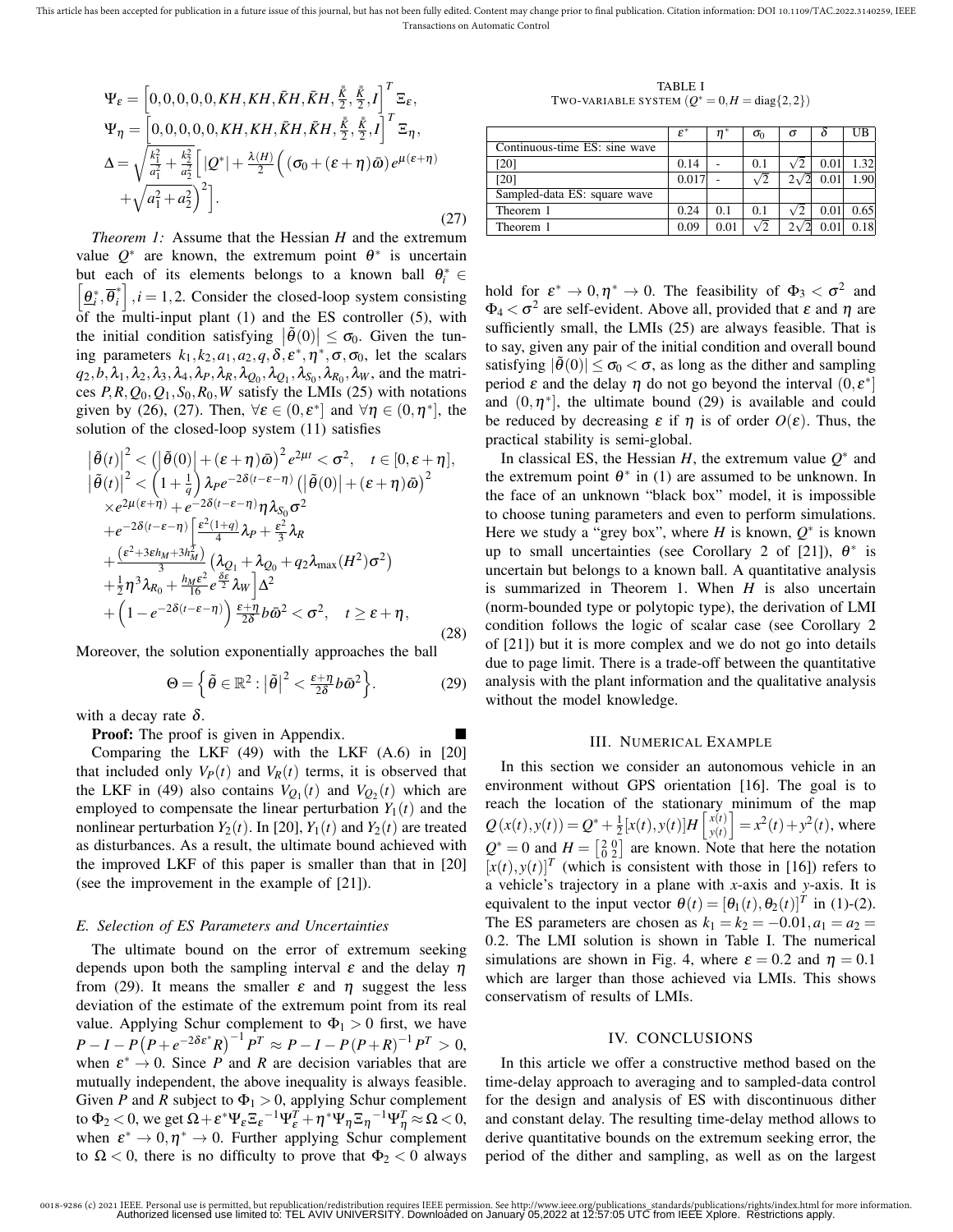This article has been accepted for publication in a future issue of this journal, but has not been fully edited. Content may change prior to final publication. Citation information: DOI 10.1109/TAC.2022.3140259, IEEE Transactions on Automatic Control



Fig. 4. Numerical simulation of sampled-data ES.

delay that the ES system is able to tolerate, provided the extremum value and the extremum point are uncertain.

# APPENDIX-PROOF OF THEOREM 1

The proof is divided into two steps.

• Step 1—we prove the practical stability of system (22). We employ

$$
V_P(t) = \left[\tilde{\theta}(t) - G(t)\right]^T P \left[\tilde{\theta}(t) - G(t)\right]. \tag{30}
$$

Then, we have

$$
\dot{V}_{P}(t) + 2\delta V_{P}(t) = 2 \left[ \tilde{\theta}(t) - G(t) \right]^{T} P[KH\tilde{\theta}(t) - KHY_{1}(t) \n- \bar{K}HY_{0}(t) - \bar{K}Y_{2}(t) \right] + 2\delta \left[ \tilde{\theta}(t) - G(t) \right]^{T} P \left[ \tilde{\theta}(t) - G(t) \right] \n= 2\tilde{\theta}^{T}(t) P(KH + \delta I) \tilde{\theta}(t) + 2\delta G^{T}(t) PG(t) \n- 2\tilde{\theta}^{T}(t) (H^{T}K^{T} + 2\delta I) PG(t) \n- 2\tilde{\theta}^{T}(t) PKHY_{1}(t) - 2\tilde{\theta}^{T}(t) P\bar{K}HY_{0}(t) - 2\tilde{\theta}^{T}(t) P\bar{K}Y_{2}(t) \n+ 2G^{T}(t) PKHY_{1}(t) + 2G^{T}(t) P\bar{K}HY_{0}(t) + 2G^{T}(t) P\bar{K}Y_{2}(t).
$$
\n(31)

To compensate  $G(t)$  in (31), we use the following:

$$
V_R(t) = \frac{1}{\varepsilon} \int_{t-\varepsilon}^t e^{-2\delta(t-\tau)} (\tau - t + \varepsilon)^2 \dot{\tilde{\theta}}^T(\tau) R \dot{\tilde{\theta}}(\tau) d\tau.
$$
 (32)

Hence, we get

$$
\dot{V}_R(t) + 2\delta V_R(t) = \varepsilon \dot{\tilde{\theta}}^T(t) R \dot{\tilde{\theta}}(t) \n- \frac{2}{\varepsilon} \int_{t-\varepsilon}^t e^{-2\delta(t-\tau)} (\tau - t + \varepsilon) \dot{\tilde{\theta}}^T(\tau) R \dot{\tilde{\theta}}(\tau) d\tau \n\leq \varepsilon \dot{\tilde{\theta}}^T(t) R \dot{\tilde{\theta}}(t) - \frac{2}{\varepsilon} e^{-2\delta \varepsilon} \int_{t-\varepsilon}^t (\tau - t + \varepsilon) \dot{\tilde{\theta}}^T(\tau) R \dot{\tilde{\theta}}(\tau) d\tau \n\leq \varepsilon \dot{\tilde{\theta}}^T(t) R \dot{\tilde{\theta}}(t) - \frac{4}{\varepsilon} e^{-2\delta \varepsilon} G^T(t) RG(t),
$$
\n(33)

where the extended Jensen's inequality is used

$$
2G^{T}(t)RG(t) = \frac{2}{\epsilon^{2}} \int_{t-\epsilon}^{t} (\tau - t + \epsilon) \tilde{\theta}^{T}(\tau) d\tau R
$$
  
\n
$$
\times \int_{t-\epsilon}^{t} (\tau - t + \epsilon) \tilde{\theta}(\tau) d\tau
$$
  
\n
$$
\leq \frac{2}{\epsilon^{2}} \int_{t-\epsilon}^{t} (\tau - t + \epsilon) d\tau \cdot \int_{t-\epsilon}^{t} (\tau - t + \epsilon) \tilde{\theta}^{T}(\tau) R \tilde{\theta}(\tau) d\tau
$$
  
\n
$$
= \int_{t-\epsilon}^{t} (\tau - t + \epsilon) \tilde{\theta}^{T}(\tau) R \tilde{\theta}(\tau) d\tau.
$$
\n(34)

˙

To compensate  $Y_1(t)$  in (31), we define

$$
V_{Q_1}(t) = 2 \int_0^1 \int_{t-\epsilon\zeta - h_M}^t e^{-2\delta(t-s)} (s - t + \epsilon\zeta + h_M) \times \hat{\theta}^T(s) Q_1 \hat{\theta}(s) ds d\zeta.
$$
 (35)

Thus, we have

$$
\dot{V}_{Q_1}(t) + 2\delta V_{Q_1}(t) = (\varepsilon + 2h_M) \dot{\tilde{\theta}}^T(t) Q_1 \dot{\tilde{\theta}}(t) \n-2 \int_0^1 \int_{t-\varepsilon\zeta - h_M}^t e^{-2\delta(t-s)} \dot{\tilde{\theta}}^T(s) Q_1 \dot{\tilde{\theta}}(s) ds d\zeta \n\le (\varepsilon + 2h_M) \tilde{\tilde{\theta}}^T(t) Q_1 \dot{\tilde{\theta}}(t) \n-2e^{-2\delta(\varepsilon + h_M)} \int_0^1 \int_{t-\varepsilon\zeta - h_M}^t \dot{\tilde{\theta}}^T(s) Q_1 \dot{\tilde{\theta}}(s) ds d\zeta \n< (\varepsilon + 2h_M) \tilde{\tilde{\theta}}^T(t) Q_1 \dot{\tilde{\theta}}(t) - \frac{4}{\varepsilon + 2h_M} e^{-2\delta(\varepsilon + h_M)} Y_1^T(t) Q_1 Y_1(t),
$$
\n(36)

where the extended Jensen's inequality is employed

$$
2Y_{1}^{T}(t)Q_{1}Y_{1}(t) = 2\int_{0}^{1} \int_{t-\epsilon\zeta-h(t-\epsilon\zeta)}^{t} \tilde{\theta}^{T}(s)dsd\zeta
$$
  
\n
$$
\times Q_{1}\int_{0}^{1} \int_{t-\epsilon\zeta-h(t-\epsilon\zeta)}^{t} \tilde{\theta}(s)dsd\zeta
$$
  
\n
$$
\leq 2\int_{0}^{1} (\epsilon\zeta+h(t-\epsilon\zeta))d\zeta
$$
  
\n
$$
\times \int_{0}^{1} \int_{t-\epsilon\zeta-h(t-\epsilon\zeta)}^{t} \tilde{\theta}^{T}(s)Q_{1}\tilde{\theta}(s)dsd\zeta
$$
  
\n
$$
< 2\int_{0}^{1} (\epsilon\zeta+h_{M})d\zeta \cdot \int_{0}^{1} \int_{t-\epsilon\zeta-h_{M}}^{t} \tilde{\theta}^{T}(s)Q_{1}\tilde{\theta}(s)dsd\zeta
$$
  
\n
$$
= (\epsilon+2h_{M})\int_{0}^{1} \int_{t-\epsilon\zeta-h_{M}}^{t} \tilde{\theta}^{T}(s)Q_{1}\tilde{\theta}(s)dsd\zeta.
$$
  
\n(37)

To compensate  $Y_0(t)$  in (31), we define

$$
V_{Q_0}(t) = 2 \int_0^1 \int_{t-\varepsilon\zeta - h_M}^t e^{-2\delta(t-s)} (s-t+\varepsilon\zeta + h_M) \times \tilde{\theta}^T(s) N_1^T(t-\varepsilon\zeta) Q_0 N_1(t-\varepsilon\zeta) \tilde{\theta}(s) ds d\zeta.
$$
 (38)

Consequently, we have

$$
\dot{V}_{Q_0}(t) + 2\delta V_{Q_0}(t) = (\varepsilon + 2h_M) \tilde{\theta}^T(t) Q_0 \tilde{\theta}(t) - 2 \int_0^1 \int_{t-\varepsilon\zeta - h_M}^t \times e^{-2\delta(t-s)} \tilde{\theta}^T(s) N_1^T(t - \varepsilon\zeta) Q_0 N_1(t - \varepsilon\zeta) \tilde{\theta}(s) ds d\zeta
$$
\n
$$
\leq (\varepsilon + 2h_M) \tilde{\theta}^T(t) Q_0 \tilde{\theta}(t) - 2e^{-2\delta(\varepsilon + h_M)} \int_0^1 \int_{t-\varepsilon\zeta - h_M}^t \times \tilde{\theta}^T(s) N_1^T(t - \varepsilon\zeta) Q_0 N_1(t - \varepsilon\zeta) \tilde{\theta}(s) ds d\zeta
$$
\n
$$
< (\varepsilon + 2h_M) \tilde{\theta}^T(t) Q_0 \tilde{\theta}(t) - \frac{4}{\varepsilon + 2h_M} e^{-2\delta(\varepsilon + h_M)} Y_0^T(t) Q_0 Y_0(t), \tag{39}
$$

where we utilize

$$
2\int_0^1 (\varepsilon\zeta + h_M) N_1^T (t - \varepsilon\zeta) Q_0 N_1 (t - \varepsilon\zeta) d\zeta
$$
  
=  $2\int_0^1 (\varepsilon\zeta + h_M) \operatorname{sq}^2 \left( \frac{(t - \varepsilon\zeta - \eta)l_1}{\varepsilon} \right) \operatorname{sq}^2 \left( \frac{(t - \varepsilon\zeta - \eta)l_2}{\varepsilon} \right) Q_0 d\zeta$   
=  $(\varepsilon + 2h_M) Q_0,$  (40)

and the extended Jensen's inequality

$$
2Y_0^T(t)Q_0Y_0(t) = 2\int_0^1 \int_{t-\epsilon\zeta-h(t-\epsilon\zeta)}^t \tilde{\theta}^T(s)N_1^T(t-\epsilon\zeta)dsd\zeta
$$
  
\n
$$
\times Q_0\int_0^1 \int_{t-\epsilon\zeta-h(t-\epsilon\zeta)}^t N_1(t-\epsilon\zeta) \tilde{\theta}(s)dsd\zeta
$$
  
\n
$$
\leq 2\int_0^1 (\epsilon\zeta+h(t-\epsilon\zeta))d\zeta \int_0^1 \int_{t-\epsilon\zeta-h(t-\epsilon\zeta)}^t \tilde{\theta}^T(s)N_1^T(t-\epsilon\zeta)Q_0N_1(t-\epsilon\zeta) \tilde{\theta}(s)dsd\zeta
$$
  
\n
$$
< 2\int_0^1 (\epsilon\zeta+h_M) d\zeta \int_0^1 \int_{t-\epsilon\zeta-h_M}^t \tilde{\theta}^T(s)N_1^T(t-\epsilon\zeta)Q_0N_1(t-\epsilon\zeta) \tilde{\theta}(s)dsd\zeta
$$
  
\n
$$
= (\epsilon+2h_M) \int_0^1 \int_{t-\epsilon\zeta-h_M}^t \tilde{\theta}^T(s)N_1^T(t-\epsilon\zeta)Q_0N_1(t-\epsilon\zeta) \tilde{\theta}(s)dsd\zeta.
$$
  
\n(41)

To compensate  $Y_2(t)$  in (31), we define

$$
V_{Q_2}(t) = q_2 \int_0^1 \int_{t-\epsilon\zeta - h_M}^t e^{-2\delta(t-s)} (s-t+\epsilon\zeta + h_M)
$$
  
 
$$
\times \tilde{\theta}^T(s) H^T \tilde{\theta}(s) N_2^T (t-\epsilon\zeta) N_2 (t-\epsilon\zeta) \tilde{\theta}^T(s) H \tilde{\theta}(s)
$$
 (42)  
 
$$
\times ds d\zeta.
$$

<sup>0018-9286 (</sup>c) 2021 IEEE. Personal use is permitted, but republication/redistribution requires IEEE permission. See http://www.ieee.org/publications\_standards/publications/rights/index.html for more information.<br>Authorized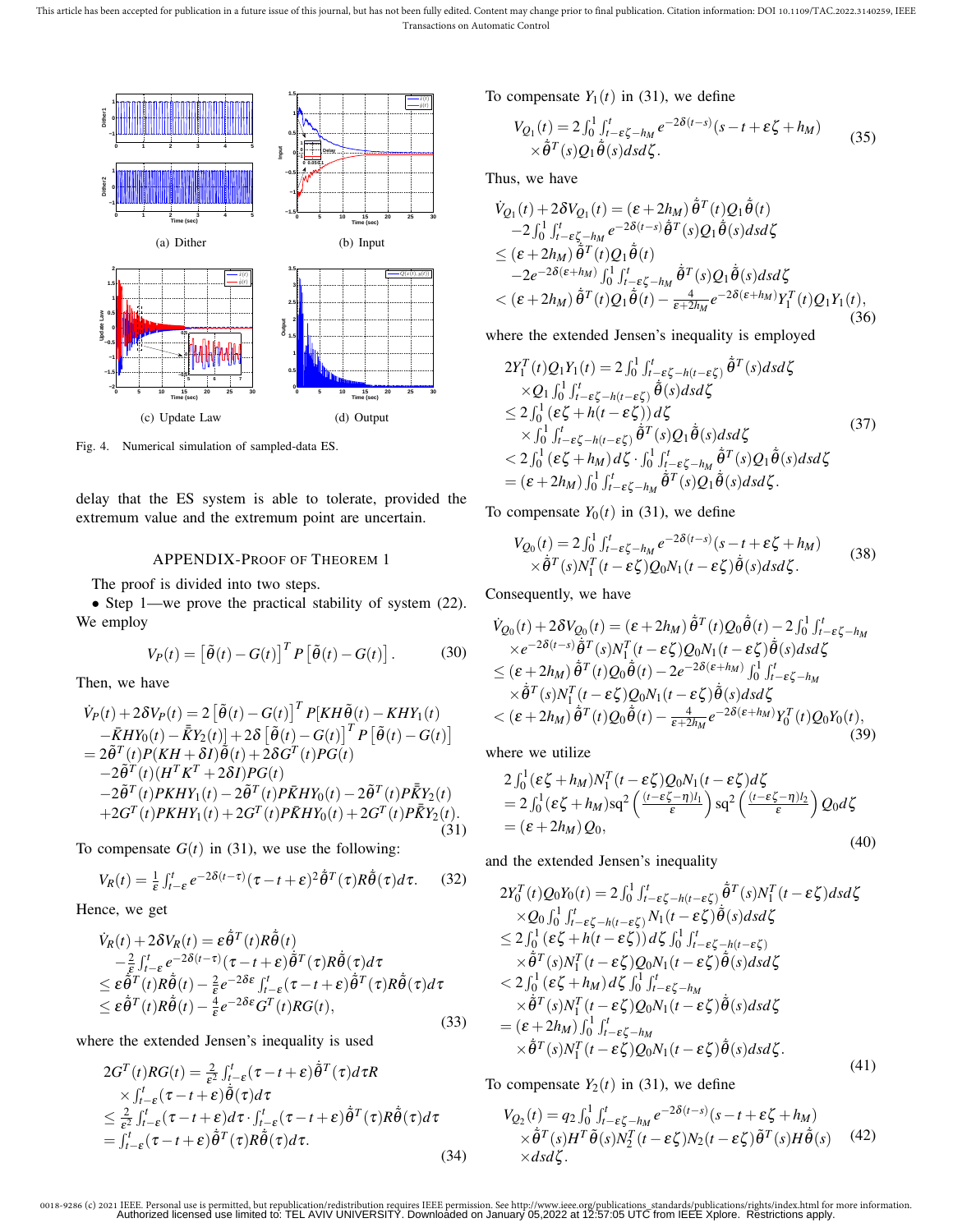In this sense, we have

$$
\dot{V}_{Q_2}(t) + 2\delta V_{Q_2}(t) = q_2 \dot{\tilde{\theta}}^T(t)H^T \tilde{\theta}(t) \int_0^1 (\varepsilon \zeta + h_M) N_2^T(t - \varepsilon \zeta) \times N_2(t - \varepsilon \zeta) d\zeta \tilde{\theta}^T(t) H \dot{\tilde{\theta}}(t) \n- q_2 \int_0^1 \int_{t - \varepsilon \zeta - h_M}^t e^{-2\delta(t - s)} \dot{\tilde{\theta}}^T(s) H^T \tilde{\theta}(s) N_2^T(t - \varepsilon \zeta) \times N_2(t - \varepsilon \zeta) \tilde{\theta}^T(s) H \dot{\tilde{\theta}}(s) ds d\zeta \n\le (\varepsilon + 2h_M) q_2 \dot{\tilde{\theta}}^T(t) H^T \tilde{\theta}(t) \tilde{\theta}^T(t) H \dot{\tilde{\theta}}(t) \n- e^{-2\delta(\varepsilon + h_M)} q_2 \int_0^1 \int_{t - \varepsilon \zeta - h_M}^t \dot{\tilde{\theta}}^T(s) H^T \tilde{\theta}(s) N_2^T(t - \varepsilon \zeta) \times N_2(t - \varepsilon \zeta) \tilde{\theta}^T(s) H \dot{\tilde{\theta}}(s) ds d\zeta \n< (\varepsilon + 2h_M) q_2 \dot{\tilde{\theta}}^T(t) H^T \tilde{\theta}(t) \tilde{\theta}^T(t) H \dot{\tilde{\theta}}(t) \n- \frac{2q_2}{\varepsilon + 2h_M} e^{-2\delta(\varepsilon + h_M)} Y_2^T(t) Y_2(t),
$$
\n(43)

where we have employed

$$
\int_0^1 (\varepsilon \zeta + h_M) N_2^T (t - \varepsilon \zeta) N_2 (t - \varepsilon \zeta) d\zeta =
$$
  

$$
\int_0^1 (\varepsilon \zeta + h_M) \left[ s q\left( \frac{(t - \varepsilon \zeta - \eta)l_1}{\varepsilon} \right) s q\left( \frac{(t - \varepsilon \zeta - \eta)l_2}{\varepsilon} \right) \right] \left[ s q\left( \frac{(t - \varepsilon \zeta - \eta)l_1}{\varepsilon} \right) \right]
$$
  

$$
\times d\zeta = \varepsilon + 2h_M,
$$
 (44)

and the extended Jensen's inequality

$$
2q_{2}Y_{2}^{T}(t)Y_{2}(t) = 2q_{2} \int_{0}^{1} \int_{t-\epsilon\zeta-h(t-\epsilon\zeta)}^{t} \tilde{\theta}^{T}(s)H^{T}\tilde{\theta}(s)
$$
  
\n
$$
\times N_{2}^{T}(t-\epsilon\zeta)dsd\zeta \int_{0}^{1} \int_{t-\epsilon\zeta-h(t-\epsilon\zeta)}^{t} N_{2}(t-\epsilon\zeta)
$$
  
\n
$$
\times \tilde{\theta}^{T}(s)H\tilde{\theta}(s)dsd\zeta
$$
  
\n
$$
\leq 2q_{2} \int_{0}^{1} (\epsilon\zeta+h(t-\epsilon\zeta))d\zeta \cdot \int_{0}^{1} \int_{t-\epsilon\zeta-h(t-\epsilon\zeta)}^{t} \tilde{\theta}^{T}(s)H^{T}\tilde{\theta}(s)
$$
  
\n
$$
\times N_{2}^{T}(t-\epsilon\zeta)N_{2}(t-\epsilon\zeta)\tilde{\theta}^{T}(s)H\tilde{\theta}(s)dsd\zeta
$$
  
\n
$$
< 2q_{2} \int_{0}^{1} (\epsilon\zeta+h_{M})d\zeta \cdot \int_{0}^{1} \int_{t-\epsilon\zeta-h_{M}}^{t} \tilde{\theta}^{T}(s)H^{T}\tilde{\theta}(s)
$$
  
\n
$$
\times N_{2}^{T}(t-\epsilon\zeta)N_{2}(t-\epsilon\zeta)\tilde{\theta}^{T}(s)H\tilde{\theta}(s)dsd\zeta
$$
  
\n
$$
< (\epsilon+2h_{M})q_{2} \int_{0}^{1} \int_{t-\epsilon\zeta-h_{M}}^{t} \tilde{\theta}^{T}(s)H^{T}\tilde{\theta}(s)
$$
  
\n
$$
\times N_{2}^{T}(t-\epsilon\zeta)N_{2}(t-\epsilon\zeta)\tilde{\theta}^{T}(s)H\tilde{\theta}(s)dsd\zeta.
$$
  
\n(45)

Combining  $(8)$  with  $(11)-(15)$  and considering  $(24)$ , we rewrite  $\dot{\tilde{\theta}}(t)$  as

$$
\tilde{\theta}(t) = KH \left[ \tilde{\theta}(s_k) - \tilde{\theta}(t - \eta) \right] + KH \tilde{\theta}(t - \eta) \n+ \bar{K}HN_1(t) \left[ \tilde{\theta}(s_k) - \tilde{\theta}(t - \eta) \right] + \bar{K}HN_1(t) \tilde{\theta}(t - \eta) \n+ \frac{\bar{K}}{2} N_2(t) \left[ \tilde{\theta}^T(s_k) H \tilde{\theta}(s_k) - \tilde{\theta}^T(t - \eta) H \tilde{\theta}(t - \eta) \right] \n+ \frac{\bar{K}}{2} N_2(t) \tilde{\theta}^T(t - \eta) H \tilde{\theta}(t - \eta) + \omega(t), \quad t \in [t_k, t_{k+1}).
$$
\n(46)

To compensate the error term  $\tilde{\theta}(s_k) - \tilde{\theta}(t - \eta)$  and the state with constant delay  $\tilde{\theta}(t-\eta)$  in (46), we employ

$$
V_{S_0}(t) = \int_{t-\eta}^t e^{-2\delta(t-s)} \tilde{\theta}^T(s) S_0 \tilde{\theta}(s) ds,
$$
  
\n
$$
V_{R_0}(t) = \eta \int_{t-\eta}^t e^{-2\delta(t-s)} (s-t+\eta) \dot{\tilde{\theta}}^T(s) R_0 \dot{\tilde{\theta}}(s) ds,
$$
  
\n
$$
V_W(t) = (h_M - \eta)^2 e^{2\delta(h_M - \eta)} \int_{s_k}^t e^{-2\delta(t-s)} \dot{\tilde{\theta}}^T(s) W \dot{\tilde{\theta}}(s) ds
$$
  
\n
$$
- \frac{\pi^2}{4} \int_{s_k}^{t-\eta} e^{-2\delta(t-s)} \left[ \tilde{\theta}(s_k) - \tilde{\theta}(s) \right]^T W \left[ \tilde{\theta}(s_k) - \tilde{\theta}(s) \right] ds,
$$
  
\n $t \in [t_k, t_{k+1}),$ \n(47)

where  $V_W(t) \geq 0$  by the extended Wirtinger's inequality, and

it does not grow in the jumps  $t = s_k$ . Thus, we have

$$
\dot{V}_{S_0}(t) + 2\delta V_{S_0}(t) = \tilde{\theta}^T(t)S_0\tilde{\theta}(t)
$$
\n
$$
-e^{-2\delta\eta}\tilde{\theta}^T(t-\eta)S_0\tilde{\theta}(t-\eta),
$$
\n
$$
\dot{V}_{R_0}(t) + 2\delta V_{R_0}(t) \le \eta^2\tilde{\theta}^T(t)R_0\tilde{\theta}(t)
$$
\n
$$
-e^{-2\delta\eta}\left[\tilde{\theta}(t) - \tilde{\theta}(t-\eta)\right]^T R_0\left[\tilde{\theta}(t) - \tilde{\theta}(t-\eta)\right],
$$
\n
$$
\dot{V}_W(t) + 2\delta V_W(t) = \frac{\varepsilon^2}{16}e^{\frac{\delta\varepsilon}{2}}\tilde{\theta}^T(t)W\tilde{\theta}(t) - \frac{\pi^2}{4}e^{-2\delta\eta}
$$
\n
$$
\times \left[\tilde{\theta}(s_k) - \tilde{\theta}(t-\eta)\right]^T W\left[\tilde{\theta}(s_k) - \tilde{\theta}(t-\eta)\right], t \in [t_k, t_{k+1}).
$$
\n(48)

Define the Lyapunov-Krasovskii functional (LKF) as

$$
V(t) = V_P(t) + V_R(t) + V_{Q_1}(t) + V_{Q_0}(t) + V_{Q_2}(t)
$$
  
+
$$
V_{S_0}(t) + V_{R_0}(t) + V_W(t).
$$
 (49)

and assume the overall bound

$$
\left|\tilde{\theta}(t)\right| < \sigma, \quad t \ge 0,\tag{50}
$$

to address the nonlinear terms. Taking into account that

$$
[N_1(t)\tilde{\theta}(t-\eta)]^2 \leq \tilde{\theta}^2(t-\eta), \qquad (51)
$$

$$
\left[N_1(t)\left(\tilde{\theta}(s_k)-\tilde{\theta}(t-\eta)\right)\right]^2\leq \left[\tilde{\theta}(s_k)-\tilde{\theta}(t-\eta)\right]^2, \quad (52)
$$

$$
N_2^2(t) \left[ \tilde{\theta}^T(t-\eta) H \tilde{\theta}^T(t-\eta) \right]^2 \n\leq 2 \left[ \lambda(H) \tilde{\theta}^2(t-\eta) \right]^2 < 2\lambda^2(H) \sigma^2 \tilde{\theta}^2(t-\eta),
$$
\n(53)

$$
N_2^2(t) \left[ \tilde{\theta}^T(s_k) H \tilde{\theta}(s_k) - \tilde{\theta}^T(t - \eta) H \tilde{\theta}(t - \eta) \right]^2
$$
  
\n
$$
\leq 2 \lambda_{\text{max}}(H^2) \left( \tilde{\theta}(s_k) + \tilde{\theta}(t - \eta) \right)^2 \left( \tilde{\theta}(s_k) - \tilde{\theta}(t - \eta) \right)^2
$$
  
\n
$$
< 8 \lambda_{\text{max}}(H^2) \sigma^2 \left[ \tilde{\theta}(s_k) - \tilde{\theta}(t - \eta) \right]^2,
$$
\n(54)

Considering (31), (33), (36), (39), (43), (48), (51)-(54), we have

$$
\dot{V}(t) + 2\delta V(t) + \lambda_1 \left[ \tilde{\theta}^2(t-\eta) - \left[ N_1(t) \tilde{\theta}(t-\eta) \right]^2 \right] \n+ \lambda_2 \left[ \left[ \tilde{\theta}(s_k) - \tilde{\theta}(t-\eta) \right]^2 - \left[ N_1(t) \left( \tilde{\theta}(s_k) - \tilde{\theta}(t-\eta) \right]^2 \right] \n+ \lambda_3 \left[ 2\lambda^2(H)\sigma^2 \tilde{\theta}^2(t-\eta) \n- N_2^2(t) \left[ \tilde{\theta}^T(t-\eta)H\tilde{\theta}(t-\eta) \right]^2 \right] - (\varepsilon + \eta) b\omega^2(t) \n+ \lambda_4 \left[ 8\lambda_{\max}(H^2)\sigma^2 \left[ \tilde{\theta}(s_k) - \tilde{\theta}(t-\eta) \right]^2 \n- N_2^2(t) \left[ \tilde{\theta}^T(s_k)H\tilde{\theta}(s_k) - \tilde{\theta}^T(t-\eta)H\tilde{\theta}(t-\eta) \right]^2 \n- (\varepsilon + \eta) b\omega^2(t) \n< \xi^T(t)\Omega\xi(t) + \tilde{\theta}^T(t) (\varepsilon \Xi_{\varepsilon} + \eta \Xi_{\eta}) \tilde{\theta}(t) \n= \xi^T(t)\Omega\xi(t) + \xi^T(t) \left[ \Psi_{\varepsilon} \Psi_{\eta} \right] \left[ \frac{\varepsilon \Xi_{\varepsilon}^{-1}}{0} - \frac{0}{\eta \Xi_{\eta}^{-1}} \right] \left[ \Psi_{\eta}^{\tilde{\theta}} \right] \xi(t) < 0, \tag{55}
$$

where  $\xi(t) = \left[ \tilde{\theta}(t), G(t), Y_1(t), Y_0(t), Y_2(t), \tilde{\theta}(t) \right]$  $\tilde{\boldsymbol{\theta}}(t) = \tilde{\boldsymbol{\theta}}(t) = \tilde{\boldsymbol{\theta}}(t) = \tilde{\boldsymbol{\theta}}(t) = \tilde{\boldsymbol{\theta}}(t) = \tilde{\boldsymbol{\theta}}(t)$  $\tilde{\theta}(t) = \tilde{\theta}(t-\eta)$ ,  $N_2(t)\tilde{\theta}^T(t) - \eta$ ) $H\tilde{\theta}(t) = -\frac{1}{2}$  $\eta$ ), $N_2(t) \left[ \tilde{\theta}^T(s_k) H \tilde{\theta}(s_k) - \tilde{\theta}^T(t - \eta) H \tilde{\theta}(t - \eta) \right], \omega(t) \right]^T$ and we utilize  $\tilde{\theta}(t) \tilde{\theta}^{T}(t) \leq \sigma^2 I$ . The inequality (55) follows from  $\Phi_2$  < 0 in (25) by Schur complement.

• Step 2—we prove the assumed overall bound (50) is not violated. In implementation, usually  $\dot{\tilde{\theta}}(t) = \dot{\tilde{\theta}}(t) \equiv 0$  when  $t <$ 0. It means that the update law  $\dot{\hat{\theta}}(t)$  is turned off and the estimate  $\hat{\theta}(t)$  is fixed at some constant which renders the initial condition of the error

$$
\left|\tilde{\theta}(t)\right| = \left|\hat{\theta} - \theta^*\right| = \left|\tilde{\theta}(0)\right| \leq \sigma_0 < \sigma, \quad t < 0. \tag{56}
$$

 $\overline{\phantom{a}}$ 

<sup>0018-9286 (</sup>c) 2021 IEEE. Personal use is permitted, but republication/redistribution requires IEEE permission. See http://www.ieee.org/publications\_standards/publications/rights/index.html for more information.<br>Authorized